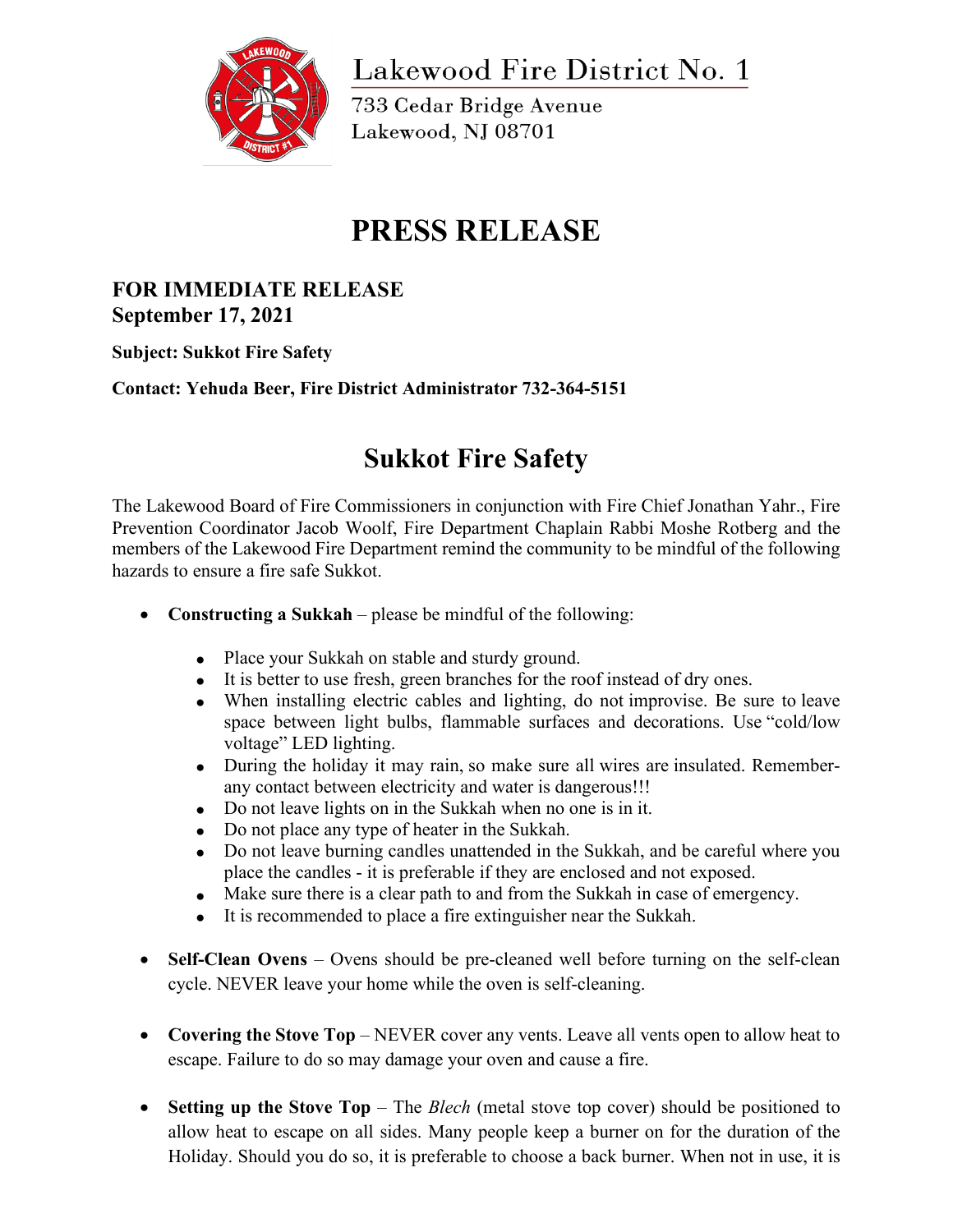a good idea to keep a pot of water over the lowered flame to serve as visual reminder. A safer method of cooking is to use an electric burner. These can be placed directly on your *Blech* and can be used with an appropriate U.L. approved heavy duty timer as well. You will avoid any potential carbon monoxide buildup and it will only be on when needed. However, if you must operate a stove, leave a window approximately 4 inches open near the stove with a second window open as well on the opposite side of the home. This will provide cross ventilation, fresh air and prevent the accumulation of carbon monoxide. Be certain all towels, curtains/draperies as well as other flammable items are removed and secured away from the stove to prevent them from coming in contact with a burner and igniting.

- **Cooking** When cooking, roll up your sleeves and avoid wearing loose fitting clothing that can easily catch fire. Do not reach over burners and other hot surfaces. Keep all flammable items (dishtowels, curtains, etc.) at least three feet from the range top. Always turn pot handles inward to prevent young children from pulling down a hot pan. Remain in the kitchen and keep an eye on the stove or oven. Unattended cooking remains a leading cause of home fires.
- **Frying** When frying, it is important to keep children away from the stove and other cooking elements. Use the back burners so they are out of the reach of children. When reheating fried foods, be careful of the oil that is in the food as it reheats, since it can cause severe burns. In the event of a grease fire, smother the flames with a lid only if it is possible. Do not use water to extinguish a grease fire as this will just increase the size of the fire. Do Not Hesitate to Immediately Call 911.
- **Appliances** Keep all appliances away from the edge of the counter and all wires safely out of reach, especially when children are around. Leave ample space around any appliances to allow air to circulate and minimize the buildup of heat. PLEASE MAKE SURE YOUR APPLIANCES ARE U.L. COMPLIANT AND THAT THEY ARE IN OPTIMAL CONDITION. An appropriate U.L. approved heavy duty timer may be used with hotplates, crock pots, etc. Speak to your Rav, if you need further *Halachic* clarification on using timers.
- *Yahrtzeit* **Candles (Memorial Candles)** Place these in safe stable holders and on sturdy nonflammable surfaces, at least three feet away from flammable materials and in a location where they cannot be knocked over or something can fall on top of them. Do not leave children unattended in a room with lit candles, and do not display lighted candles in windows or near exits in case you need these to escape. Never leave burning candles unattended and keep matches, lighters and lit objects away from children.
- **Calling the Fire Department on the Holiday or** *Shabbos* NEVER hesitate to call the fire department even for the slightest suspicion of danger. Fire Department Chaplain Rabbi Moshe Rotberg (with direction from other various local rabbinical authority) would like to remind the community, since it is impossible for the typical layman to determine from the time of the crisis if it poses a danger to one's self or neighbors. One should not hesitate to call the Fire Department immediately. What may appear to the uneducated to be "nothing" may, in fact, be deadly.